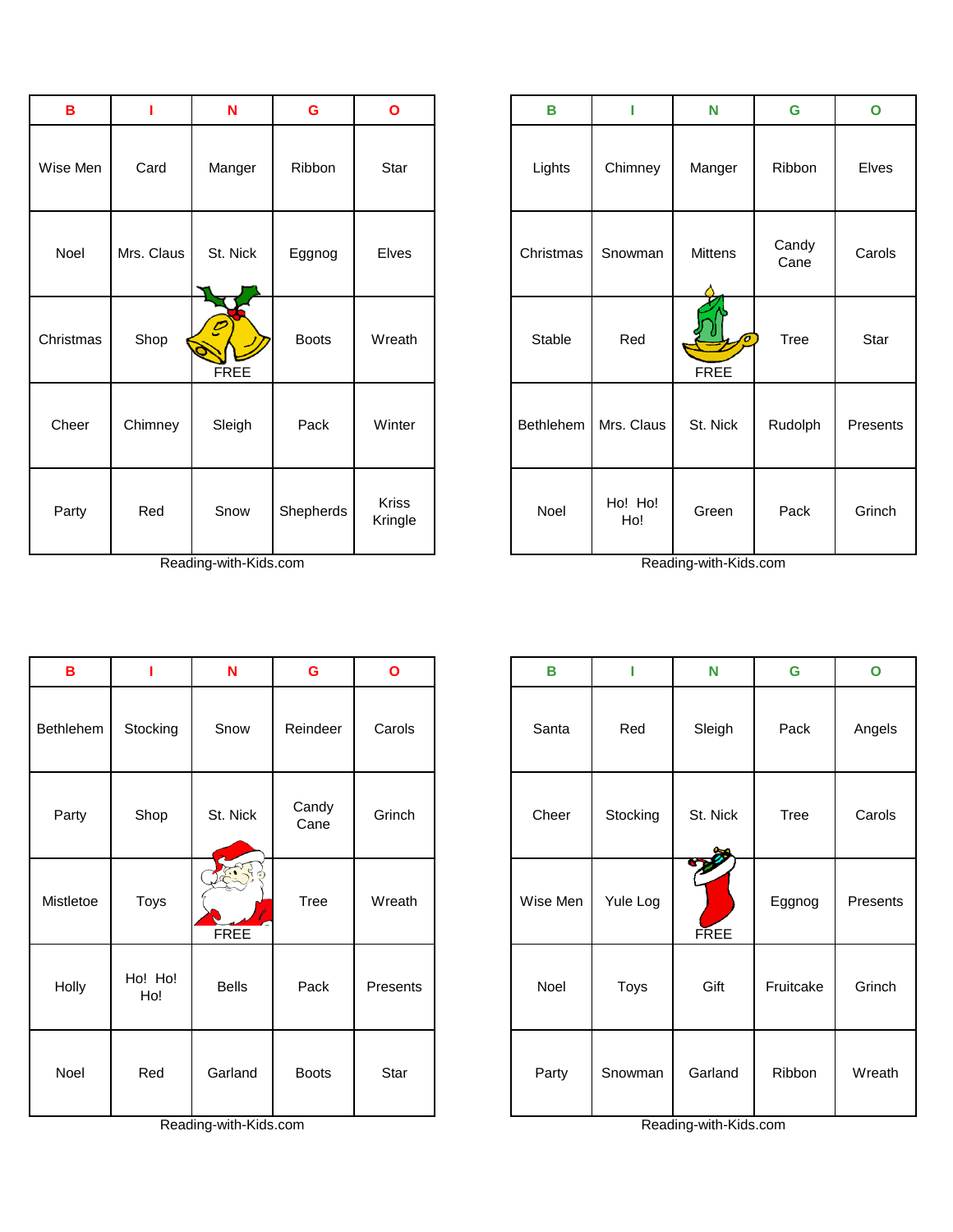| B         |          | N                   | G             | $\mathbf{o}$ | В         |            | N                     | G         | $\mathbf{o}$ |
|-----------|----------|---------------------|---------------|--------------|-----------|------------|-----------------------|-----------|--------------|
| Mistletoe | Red      | Green               | Ribbon        | Winter       | Bethlehem | Shop       | Manger                | Pack      | Wreath       |
| Cheer     | Stocking | Garland             | Shepherds     | Elves        | Holly     | Red        | Green                 | Eggnog    | Present:     |
| Stable    | Snowman  | REST<br><b>FREE</b> | Pack          | Presents     | Noel      | Mrs. Claus | 000000<br><b>FREE</b> | Reindeer  | Grinch       |
| Party     | Card     | St. Nick            | Candy<br>Cane | Grinch       | Party     | Stocking   | <b>Bells</b>          | Tree      | Tinsel       |
| Santa     | Toys     | Manger              | Fruitcake     | Candle       | Christmas | Card       | Garland               | Shepherds | Winter       |

| B         | т        | N                     | G             | $\mathbf{o}$ | В         | П          | N                      | G         | $\mathbf{o}$ |
|-----------|----------|-----------------------|---------------|--------------|-----------|------------|------------------------|-----------|--------------|
| listletoe | Red      | Green                 | Ribbon        | Winter       | Bethlehem | Shop       | Manger                 | Pack      | Wreath       |
| Cheer     | Stocking | Garland               | Shepherds     | Elves        | Holly     | Red        | Green                  | Eggnog    | Presents     |
| Stable    | Snowman  | Regi<br><b>FREE</b>   | Pack          | Presents     | Noel      | Mrs. Claus | $-2000$<br><b>FREE</b> | Reindeer  | Grinch       |
| Party     | Card     | St. Nick              | Candy<br>Cane | Grinch       | Party     | Stocking   | <b>Bells</b>           | Tree      | Tinsel       |
| Santa     | Toys     | Manger                | Fruitcake     | Candle       | Christmas | Card       | Garland                | Shepherds | Winter       |
|           |          | Reading-with-Kids.com |               |              |           |            | Reading-with-Kids.com  |           |              |

 $\mathbf{r}$ 

| $\mathbf B$      |            | $\mathbf N$                      | $\mathbf G$   | $\mathbf{o}$     | $\, {\bf B}$ | П              | N           | G         | $\mathbf{o}$ |
|------------------|------------|----------------------------------|---------------|------------------|--------------|----------------|-------------|-----------|--------------|
| Holly            | Stocking   | Sleigh                           | Candy<br>Cane | Elves            | Party        | Yule Log       | St. Nick    | Shepherds | Angels       |
| <b>Bethlehem</b> | Coal       | St. Nick                         | <b>Boots</b>  | Carols           | Wise Men     | Red            | Cookies     | Ribbon    | Wreath       |
| Stable           | Chimney    | $\overline{\mathcal{C}}$<br>FREE | Eggnog        | Winter           | Cheer        | Card           | <b>FREE</b> | Eggnog    | Elves        |
| Lights           | Mrs. Claus | Garland                          | Bow           | Presents         | Stable       | Chimney        | Garland     | Tree      | Winter       |
| Cheer            | Snowman    | <b>Bells</b>                     | Tree          | Kriss<br>Kringle | Holly        | Ho! Ho!<br>Ho! | Gift        | Fruitcake | Tinsel       |

| B       |            | N            | G             | $\mathbf{o}$     | B        |                | N                | $\mathbf G$ | $\mathbf{o}$ |
|---------|------------|--------------|---------------|------------------|----------|----------------|------------------|-------------|--------------|
| Holly   | Stocking   | Sleigh       | Candy<br>Cane | Elves            | Party    | Yule Log       | St. Nick         | Shepherds   | Angels       |
| thlehem | Coal       | St. Nick     | <b>Boots</b>  | Carols           | Wise Men | Red            | Cookies          | Ribbon      | Wreath       |
| Stable  | Chimney    | FREE         | Eggnog        | Winter           | Cheer    | Card           | ъ<br><b>FREE</b> | Eggnog      | Elves        |
| Lights  | Mrs. Claus | Garland      | Bow           | Presents         | Stable   | Chimney        | Garland          | Tree        | Winter       |
| Cheer   | Snowman    | <b>Bells</b> | Tree          | Kriss<br>Kringle | Holly    | Ho! Ho!<br>Ho! | Gift             | Fruitcake   | Tinsel       |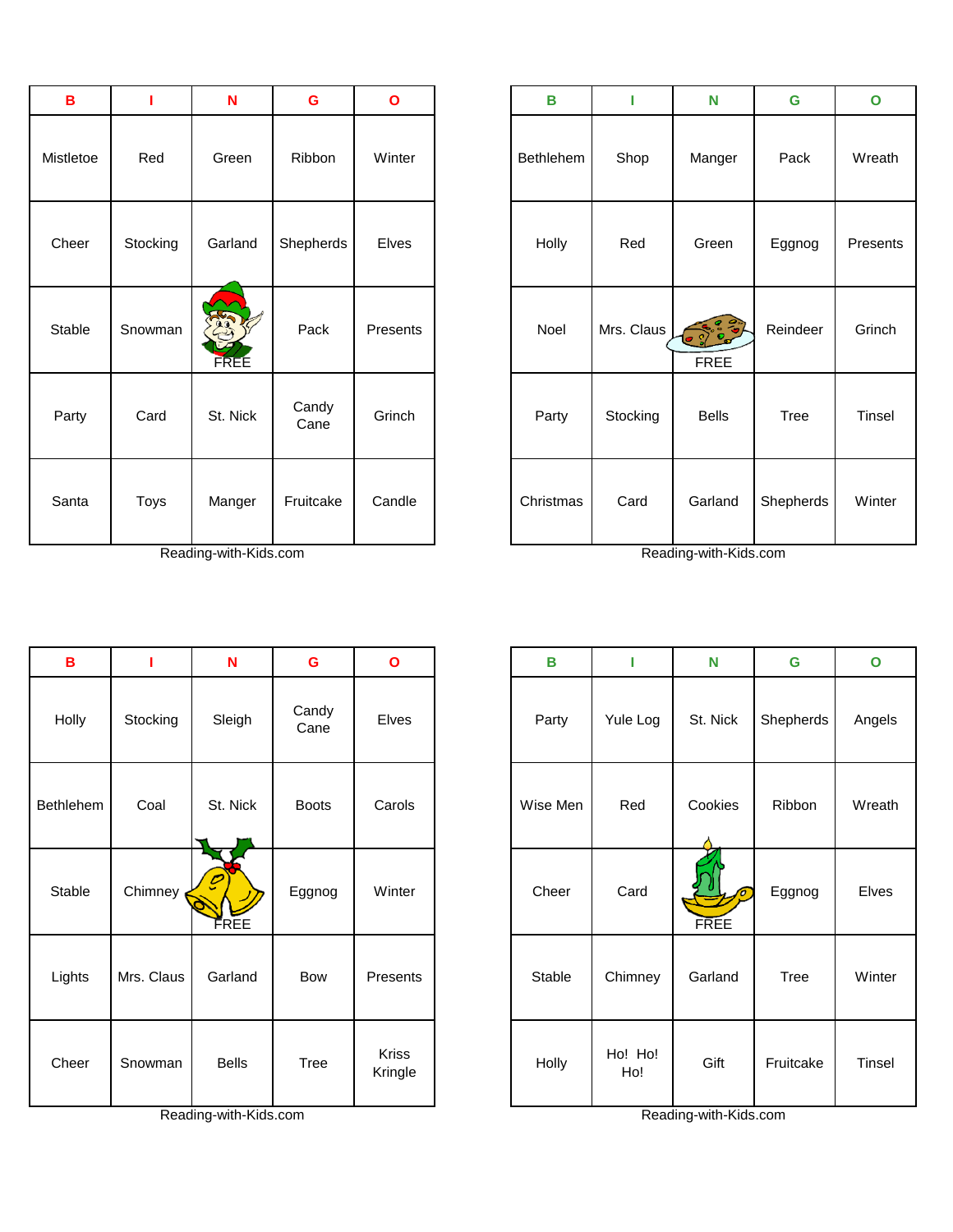| $\mathbf B$ | ı              | $\mathbf N$           | G             | $\mathbf{o}$ | B      | п          | N                 | G             | $\mathbf{o}$ |
|-------------|----------------|-----------------------|---------------|--------------|--------|------------|-------------------|---------------|--------------|
| Mistletoe   | Stocking       | St. Nick              | <b>Bow</b>    | Presents     | Santa  | Chimney    | Snow              | Reindeer      | Tinsel       |
| Holly       | Ho! Ho!<br>Ho! | Garland               | <b>Boots</b>  | Candle       | Holly  | Snowman    | Green             | Candy<br>Cane | Star         |
| Bethlehem   | Coal           | 75.550<br><b>FREE</b> | Candy<br>Cane | Star         | Noel   | Shop       | DE<br><b>FREE</b> | Rudolph       | Wreath       |
| Christmas   | Toys           | Sleigh                | Tree          | Angels       | Stable | Coal       | Sleigh            | Tree          | Presents     |
| Wise Men    | Red            | Mittens               | Reindeer      | Wreath       | Lights | Mrs. Claus | Gift              | Eggnog        | Carols       |

| B         |          | N                                  | G             | $\mathbf{o}$ | B         | т              | N                    | G             | $\mathbf{o}$     |
|-----------|----------|------------------------------------|---------------|--------------|-----------|----------------|----------------------|---------------|------------------|
| Wise Men  | Stocking | <b>Bells</b>                       | Shepherds     | Grinch       | Bethlehem | Toys           | Snowflake            | Rudolph       | Elves            |
| Party     | Snowman  | Snow                               | Bow           | Wreath       | Holly     | Chimney        | Green                | <b>Boots</b>  | Presen           |
| Bethlehem | Shop     | ل <i>گه</i> ا کلوبایر<br>ا<br>FREE | Reindeer      | Star         | Party     | Coal           | <b>RESTA</b><br>FREE | Fruitcake     | Kriss<br>Kringle |
| Lights    | Card     | Manger                             | Candy<br>Cane | Elves        | Noel      | Ho! Ho!<br>Ho! | <b>Bells</b>         | Pack          | Candle           |
| Noel      | Chimney  | Gift                               | Pack          | Carols       | Stable    | Shop           | Gift                 | Candy<br>Cane | Grinch           |

| B      |                | N                    | $\mathbf G$   | $\mathbf{o}$ | $\, {\bf B}$ |            | N                 | G             | $\mathbf{o}$  |
|--------|----------------|----------------------|---------------|--------------|--------------|------------|-------------------|---------------|---------------|
| tletoe | Stocking       | St. Nick             | Bow           | Presents     | Santa        | Chimney    | Snow              | Reindeer      | <b>Tinsel</b> |
| olly   | Ho! Ho!<br>Ho! | Garland              | <b>Boots</b>  | Candle       | Holly        | Snowman    | Green             | Candy<br>Cane | Star          |
| lehem  | Coal           | 28.39<br><b>FREE</b> | Candy<br>Cane | Star         | Noel         | Shop       | DE<br><b>FREE</b> | Rudolph       | Wreath        |
| stmas  | Toys           | Sleigh               | Tree          | Angels       | Stable       | Coal       | Sleigh            | Tree          | Presents      |
| e Men  | Red            | Mittens              | Reindeer      | Wreath       | Lights       | Mrs. Claus | Gift              | Eggnog        | Carols        |

| $\, {\bf B}$ | т        | $\mathbf N$          | G             | $\mathbf{o}$ | B         | ı              | N                    | G             | $\mathbf{o}$     |
|--------------|----------|----------------------|---------------|--------------|-----------|----------------|----------------------|---------------|------------------|
| ise Men      | Stocking | <b>Bells</b>         | Shepherds     | Grinch       | Bethlehem | Toys           | Snowflake            | Rudolph       | Elves            |
| Party        | Snowman  | Snow                 | Bow           | Wreath       | Holly     | Chimney        | Green                | <b>Boots</b>  | Presents         |
| thlehem      | Shop     | إكليها كلحاء<br>FREE | Reindeer      | Star         | Party     | Coal           | Regis<br><b>FREE</b> | Fruitcake     | Kriss<br>Kringle |
| Lights       | Card     | Manger               | Candy<br>Cane | Elves        | Noel      | Ho! Ho!<br>Ho! | <b>Bells</b>         | Pack          | Candle           |
| Noel         | Chimney  | Gift                 | Pack          | Carols       | Stable    | Shop           | Gift                 | Candy<br>Cane | Grinch           |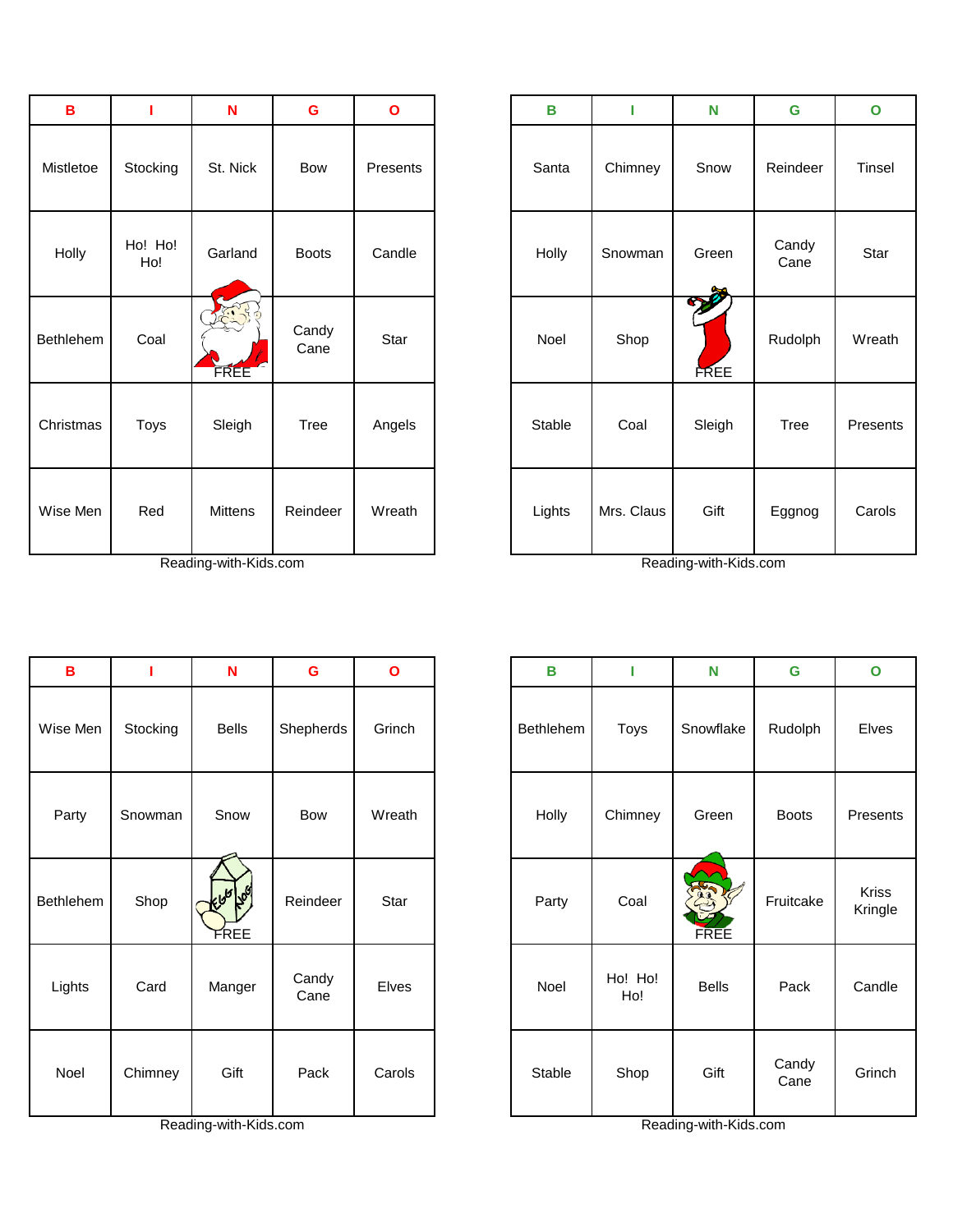| $\, {\bf B}$ |          | ${\sf N}$                          | G            | $\mathbf{o}$ | $\, {\bf B}$ | П          | N                             | G             | $\mathbf{o}$ |
|--------------|----------|------------------------------------|--------------|--------------|--------------|------------|-------------------------------|---------------|--------------|
| Lights       | Shop     | Cookies                            | Pack         | Angels       | Lights       | Yule Log   | Sleigh                        | Candy<br>Cane | Candle       |
| Stable       | Red      | Manger                             | Reindeer     | Star         | Bethlehem    | Stocking   | <b>Bells</b>                  | Bow           | Angel:       |
| Christmas    | Yule Log | $\leftarrow$<br>Sur<br><b>FREE</b> | <b>Boots</b> | Winter       | Holly        | Coal       | الكلم <i>كلمان</i> كم<br>FREE | <b>Boots</b>  | Star         |
| Noel         | Toys     | Sleigh                             | Ribbon       | Wreath       | Christmas    | Red        | Gift                          | Rudolph       | Presen       |
| Cheer        | Stocking | Green                              | Fruitcake    | Presents     | Cheer        | Mrs. Claus | Snow                          | Pack          | Elves        |

| в         |                | N         | G            | O                       |
|-----------|----------------|-----------|--------------|-------------------------|
| Mistletoe | Toys           | St. Nick  | Eggnog       | <b>Elves</b>            |
| Stable    | Ho! Ho!<br>Ho! | Green     | Ribbon       | Angels                  |
| Santa     | Snowman        | FREE      | Fruitcake    | <b>Kriss</b><br>Kringle |
| Noel      | Shop           | Garland   | Bow          | Presents                |
| Party     | Red            | Snowflake | <b>Boots</b> | Star                    |

| в        | ı        | N                   | $\mathbf G$  | $\mathbf{o}$ | B         | п          | N                   | G             | $\mathbf{o}$ |
|----------|----------|---------------------|--------------|--------------|-----------|------------|---------------------|---------------|--------------|
| Lights   | Shop     | Cookies             | Pack         | Angels       | Lights    | Yule Log   | Sleigh              | Candy<br>Cane | Candle       |
| Stable   | Red      | Manger              | Reindeer     | Star         | Bethlehem | Stocking   | <b>Bells</b>        | Bow           | Angels       |
| hristmas | Yule Log | Kyne<br><b>FREE</b> | <b>Boots</b> | Winter       | Holly     | Coal       | إكلها لحليل<br>FREE | <b>Boots</b>  | Star         |
| Noel     | Toys     | Sleigh              | Ribbon       | Wreath       | Christmas | Red        | Gift                | Rudolph       | Presents     |
| Cheer    | Stocking | Green               | Fruitcake    | Presents     | Cheer     | Mrs. Claus | Snow                | Pack          | Elves        |

| B         |                | $\mathbf N$      | $\mathbf G$  | $\mathbf{o}$            | B        | п        | N         | G             | $\mathbf{o}$            |
|-----------|----------------|------------------|--------------|-------------------------|----------|----------|-----------|---------------|-------------------------|
| Mistletoe | Toys           | St. Nick         | Eggnog       | Elves                   | Wise Men | Shop     | Cookies   | Pack          | Presents                |
| Stable    | Ho! Ho!<br>Ho! | Green            | Ribbon       | Angels                  | Noel     | Stocking | Snowflake | Fruitcake     | Winter                  |
| Santa     | Snowman        | 三<br><b>FREE</b> | Fruitcake    | <b>Kriss</b><br>Kringle | Stable   | Coal     | FREE      | Candy<br>Cane | Star                    |
| Noel      | Shop           | Garland          | Bow          | Presents                | Holly    | Card     | Snow      | Reindeer      | Angels                  |
| Party     | Red            | Snowflake        | <b>Boots</b> | Star                    | Santa    | Red      | Green     | Eggnog        | <b>Kriss</b><br>Kringle |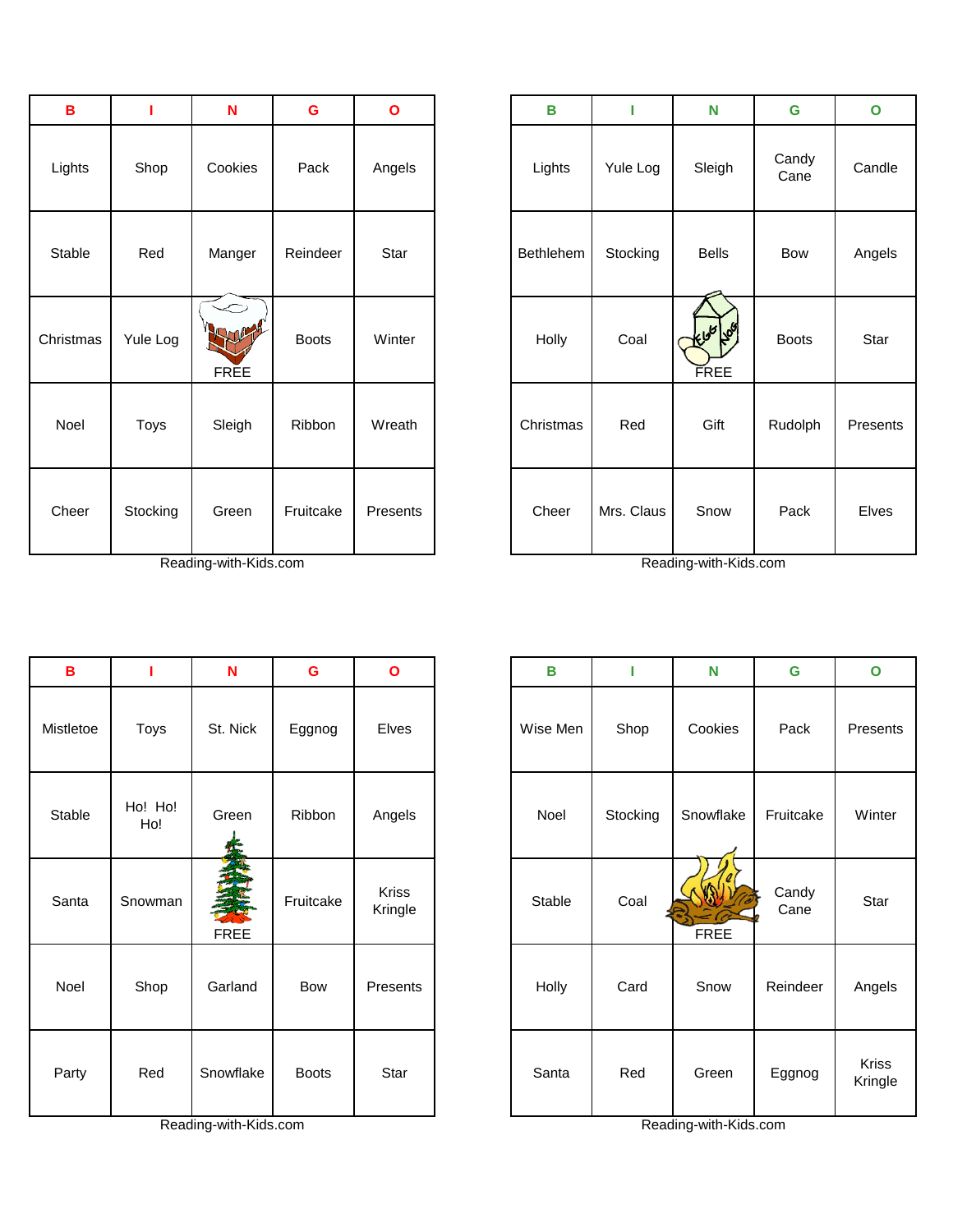| B         |          | N           | G         | $\mathbf{o}$     | В         | I              | N       | G           | $\mathbf{o}$            |
|-----------|----------|-------------|-----------|------------------|-----------|----------------|---------|-------------|-------------------------|
| Cheer     | Red      | Snowflake   | Shepherds | Presents         | Wise Men  | Chimney        | Manger  | Fruitcake   | Elves                   |
| Bethlehem | Yule Log | Snow        | Ribbon    | Star             | Holly     | Toys           | Sleigh  | <b>Tree</b> | Candle                  |
| Christmas | Shop     | <b>FREE</b> | Tree      | Tinsel           | Lights    | Mrs. Claus     | FREE    | Ribbon      | <b>Kriss</b><br>Kringle |
| Holly     | Snowman  | Cookies     | Pack      | Kriss<br>Kringle | Noel      | Ho! Ho!<br>Ho! | Gift    | Eggnog      | Star                    |
| Lights    | Coal     | Manger      | Eggnog    | Candle           | Bethlehem | Card           | Garland | Pack        | Wreath                  |

Reading-with-Kids.com Reading-with-Kids.com

| $\, {\bf B}$ | т              | N                                                                    | $\mathbf G$ | $\mathbf{o}$     | B         |                | N                              | $\mathbf G$ | $\mathbf{o}$     |
|--------------|----------------|----------------------------------------------------------------------|-------------|------------------|-----------|----------------|--------------------------------|-------------|------------------|
| Cheer        | Red            | Snowflake                                                            | Shepherds   | Presents         | Wise Men  | Chimney        | Manger                         | Fruitcake   | Elves            |
| thlehem      | Yule Log       | Snow                                                                 | Ribbon      | Star             | Holly     | Toys           | Sleigh                         | Tree        | Candle           |
| าristmas     | Shop           | <b>FREE</b>                                                          | Tree        | Tinsel           | Lights    | Mrs. Claus     | <b>FREE</b>                    | Ribbon      | Kriss<br>Kringle |
| Holly        | Snowman        | Cookies                                                              | Pack        | Kriss<br>Kringle | Noel      | Ho! Ho!<br>Ho! | Gift                           | Eggnog      | Star             |
| Lights       | Coal<br>$\sim$ | Manger<br>$\mathbf{r}$ and $\mathbf{r}$ and $\mathbf{r}$<br>$\cdots$ | Eggnog      | Candle           | Bethlehem | Card<br>$\sim$ | Garland<br>$\cdots$<br>$\cdot$ | Pack        | Wreath           |

| $\, {\bf B}$ | L              | $\mathbf N$  | G            | $\mathbf{o}$            | $\mathbf B$ | П        | N                   | G             |
|--------------|----------------|--------------|--------------|-------------------------|-------------|----------|---------------------|---------------|
| Cheer        | Shop           | St. Nick     | <b>Boots</b> | Carols                  | Stable      | Card     | St. Nick            | Tree          |
| Lights       | Yule Log       | <b>Bells</b> | Pack         | Wreath                  | Noel        | Shop     | Snow                | Candy<br>Cane |
| Wise Men     | Stocking       | <b>FREE</b>  | Reindeer     | <b>Kriss</b><br>Kringle | Bethlehem   | Red      | ولكلم لمحلئ<br>FREE | Fruitcake     |
| Party        | Card           | Mittens      | Bow          | Grinch                  | Christmas   | Yule Log | Snowflake           | Shepherd      |
| Noel         | Ho! Ho!<br>Ho! | Snow         | Fruitcake    | Elves                   | Lights      | Toys     | Gift                | Bow           |

| B       | I              | N            | G            | $\mathbf{o}$            | в         |          | N                   | G             | $\mathbf{o}$     |
|---------|----------------|--------------|--------------|-------------------------|-----------|----------|---------------------|---------------|------------------|
| Cheer   | Shop           | St. Nick     | <b>Boots</b> | Carols                  | Stable    | Card     | St. Nick            | <b>Tree</b>   | Candle           |
| Lights  | Yule Log       | <b>Bells</b> | Pack         | Wreath                  | Noel      | Shop     | Snow                | Candy<br>Cane | Wreath           |
| ise Men | Stocking       | <b>FREE</b>  | Reindeer     | <b>Kriss</b><br>Kringle | Bethlehem | Red      | إكليم كلحاء<br>FREE | Fruitcake     | Angels           |
| Party   | Card           | Mittens      | Bow          | Grinch                  | Christmas | Yule Log | Snowflake           | Shepherds     | Kriss<br>Kringle |
| Noel    | Ho! Ho!<br>Ho! | Snow         | Fruitcake    | Elves                   | Lights    | Toys     | Gift                | <b>Bow</b>    | Elves            |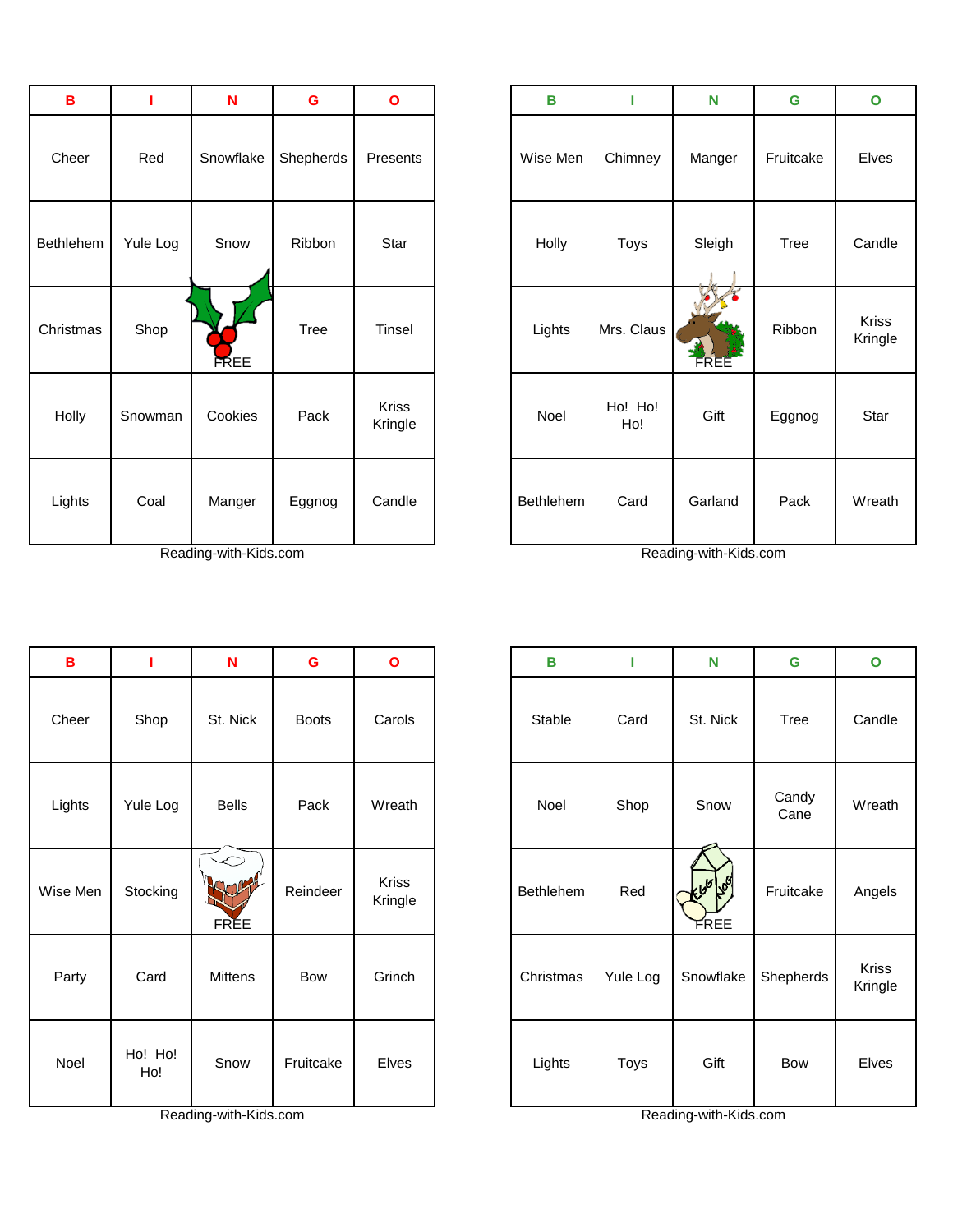| в      | ı              | N           | G             | O        | в                |          |
|--------|----------------|-------------|---------------|----------|------------------|----------|
| Stable | Shop           | Snow        | Candy<br>Cane | Candle   | <b>Bethlehem</b> | Yule Lo  |
| Cheer  | Ho! Ho!<br>Ho! | Mittens     | Bow           | Tinsel   | Holly            | Chimne   |
| Santa  | Chimney        | <b>FREE</b> | Rudolph       | Carols   | Christmas        | Shop     |
| Holly  | Snowman        | Garland     | Eggnog        | Presents | Mistletoe        | Card     |
| Lights | Yule Log       | Cookies     | Fruitcake     | Star     | Noel             | Mrs. Cla |

| $\, {\bf B}$     |                | N            | G             | $\mathbf{o}$ | B         | ı              | N            | G             | $\mathbf{o}$     |
|------------------|----------------|--------------|---------------|--------------|-----------|----------------|--------------|---------------|------------------|
| Lights           | Card           | Snow         | Eggnog        | Candle       | Holly     | Ho! Ho!<br>Ho! | St. Nick     | Rudolph       | Candle           |
| Holly            | Chimney        | Mittens      | Pack          | Star         | Mistletoe | Red            | <b>Bells</b> | Tree          | Angels           |
| Wise Men         | Shop           | <b>FREE</b>  | Ribbon        | Grinch       | Bethlehem | Yule Log       | <b>FREE</b>  | Pack          | Star             |
| <b>Bethlehem</b> | Ho! Ho!<br>Ho! | <b>Bells</b> | Candy<br>Cane | Carols       | Cheer     | Toys           | Sleigh       | Candy<br>Cane | Kriss<br>Kringle |
| Mistletoe        | Snowman        | Sleigh       | Shepherds     | Winter       | Lights    | Stocking       | Gift         | Eggnog        | Winter           |

| B      |                | N            | $\mathbf G$   | $\mathbf{o}$ | $\mathbf B$ | ı          | N            | G         | $\mathbf{o}$     |
|--------|----------------|--------------|---------------|--------------|-------------|------------|--------------|-----------|------------------|
| Stable | Shop           | Snow         | Candy<br>Cane | Candle       | Bethlehem   | Yule Log   | Snow         | Pack      | Star             |
| Cheer  | Ho! Ho!<br>Ho! | Mittens      | Bow           | Tinsel       | Holly       | Chimney    | <b>Bells</b> | Reindeer  | Kriss<br>Kringle |
| Santa  | Chimney        | EN S<br>FREE | Rudolph       | Carols       | Christmas   | Shop       | FREE         | Fruitcake | Presents         |
| Holly  | Snowman        | Garland      | Eggnog        | Presents     | Mistletoe   | Card       | Gift         | Ribbon    | Elves            |
| Lights | Yule Log       | Cookies      | Fruitcake     | Star         | Noel        | Mrs. Claus | Sleigh       | Tree      | Tinsel           |

| $\mathbf B$ | ı              | $\mathbf N$  | G             | $\mathbf{o}$ | B         | I              | N            | G             | $\mathbf{o}$     |
|-------------|----------------|--------------|---------------|--------------|-----------|----------------|--------------|---------------|------------------|
| _ights      | Card           | Snow         | Eggnog        | Candle       | Holly     | Ho! Ho!<br>Ho! | St. Nick     | Rudolph       | Candle           |
| Holly       | Chimney        | Mittens      | Pack          | Star         | Mistletoe | Red            | <b>Bells</b> | <b>Tree</b>   | Angels           |
| se Men      | Shop           | <b>FREE</b>  | Ribbon        | Grinch       | Bethlehem | Yule Log       | <b>FREE</b>  | Pack          | Star             |
| thlehem     | Ho! Ho!<br>Ho! | <b>Bells</b> | Candy<br>Cane | Carols       | Cheer     | <b>Toys</b>    | Sleigh       | Candy<br>Cane | Kriss<br>Kringle |
| istletoe    | Snowman        | Sleigh       | Shepherds     | Winter       | Lights    | Stocking       | Gift         | Eggnog        | Winter           |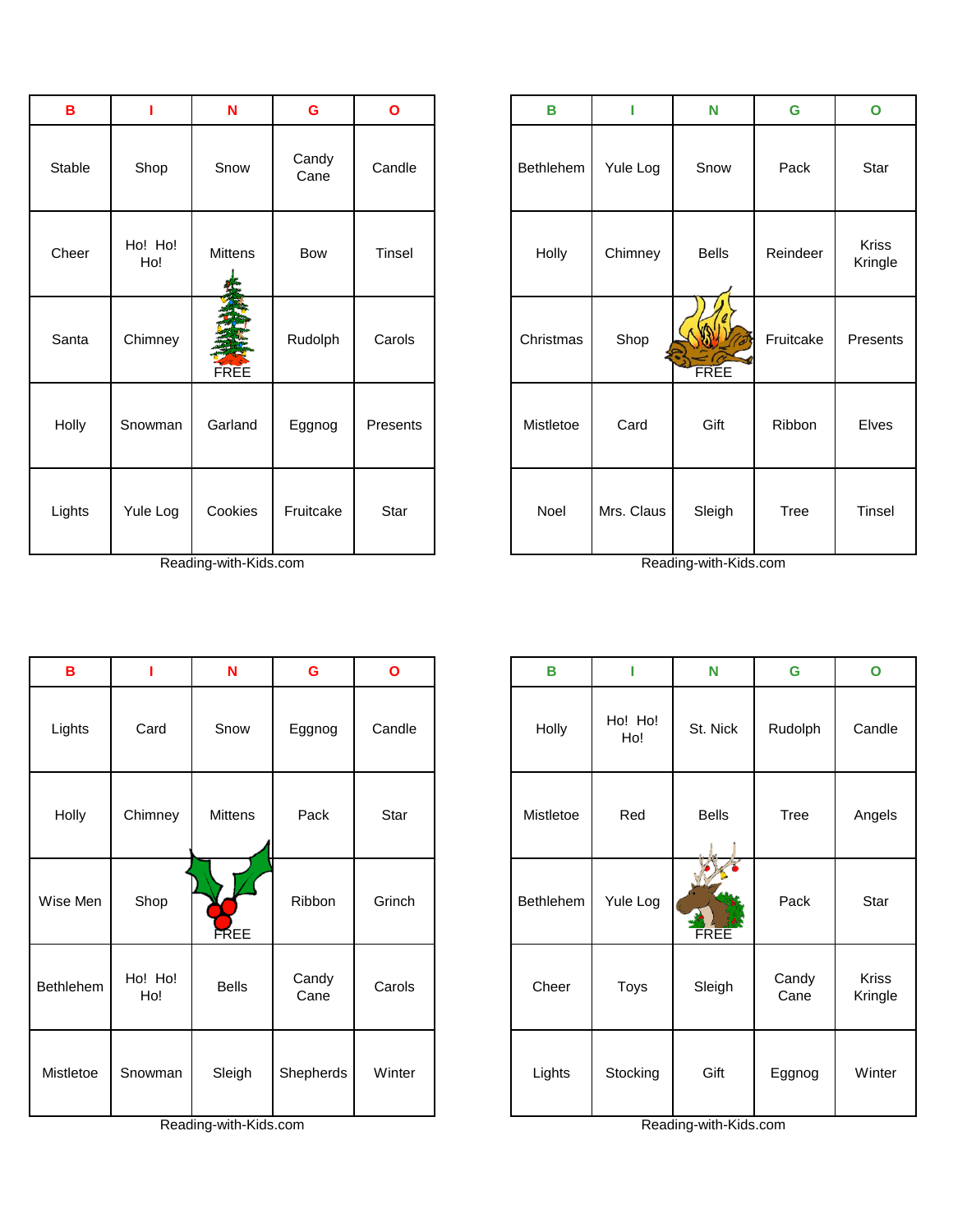| B         |            | $\mathbf N$       | $\mathbf G$ | $\mathbf{o}$            | B         | ı          | N                     | $\mathbf G$   | $\mathbf{o}$            |
|-----------|------------|-------------------|-------------|-------------------------|-----------|------------|-----------------------|---------------|-------------------------|
| Wise Men  | Shop       | Manger            | Eggnog      | Wreath                  | Bethlehem | Coal       | Green                 | <b>Tree</b>   | Grinch                  |
| Santa     | Mrs. Claus | St. Nick          | Pack        | Tinsel                  | Noel      | Chimney    | Snow                  | Shepherds     | <b>Kriss</b><br>Kringle |
| Party     | Chimney    | ES<br><b>FREE</b> | Fruitcake   | Grinch                  | Party     | Mrs. Claus | 000000<br><b>FREE</b> | Pack          | Star                    |
| Noel      | Toys       | Snowflake         | Reindeer    | <b>Kriss</b><br>Kringle | Santa     | Shop       | <b>Bells</b>          | Candy<br>Cane | Present                 |
| Mistletoe | Red        | Green             | Shepherds   | Elves                   | Holly     | Stocking   | Manger                | Fruitcake     | Elves                   |

| B                | т        | N                                  | G            | $\mathbf{o}$     | B         | I              | N                | G             | $\mathbf{o}$            |
|------------------|----------|------------------------------------|--------------|------------------|-----------|----------------|------------------|---------------|-------------------------|
| Christmas        | Red      | Green                              | Fruitcake    | Star             | Wise Men  | Ho! Ho!<br>Ho! | Green            | Candy<br>Cane | Angels                  |
| Wise Men         | Toys     | Snow                               | Bow          | Kriss<br>Kringle | Christmas | Mrs. Claus     | Sleigh           | <b>Boots</b>  | Grinch                  |
| Lights           | Snowman  | $\boldsymbol{\mathcal{O}}$<br>FREE | Rudolph      | Candle           | Lights    | Card           | o<br><b>FREE</b> | <b>Tree</b>   | <b>Kriss</b><br>Kringle |
| Santa            | Coal     | Gift                               | Tree         | Tinsel           | Santa     | Red            | Manger           | Reindeer      | Carols                  |
| <b>Bethlehem</b> | Stocking | Sleigh                             | <b>Boots</b> | Elves            | Noel      | Yule Log       | Garland          | Fruitcake     | Winter                  |

| В         | ı          | N                          | G         | $\mathbf{o}$            | B         |            | N                        | $\mathbf G$   | $\mathbf{o}$            |
|-----------|------------|----------------------------|-----------|-------------------------|-----------|------------|--------------------------|---------------|-------------------------|
| ise Men   | Shop       | Manger                     | Eggnog    | Wreath                  | Bethlehem | Coal       | Green                    | Tree          | Grinch                  |
| Santa     | Mrs. Claus | St. Nick                   | Pack      | Tinsel                  | Noel      | Chimney    | Snow                     | Shepherds     | <b>Kriss</b><br>Kringle |
| Party     | Chimney    | <b>REST</b><br><b>FREE</b> | Fruitcake | Grinch                  | Party     | Mrs. Claus | (3, 3, 3)<br><b>FREE</b> | Pack          | Star                    |
| Noel      | Toys       | Snowflake                  | Reindeer  | <b>Kriss</b><br>Kringle | Santa     | Shop       | <b>Bells</b>             | Candy<br>Cane | Presents                |
| listletoe | Red        | Green                      | Shepherds | Elves                   | Holly     | Stocking   | Manger                   | Fruitcake     | Elves                   |

| В        | т        | N      | G            | $\mathbf{o}$     | В         | П              | N                | G             | $\mathbf{o}$     |
|----------|----------|--------|--------------|------------------|-----------|----------------|------------------|---------------|------------------|
| าristmas | Red      | Green  | Fruitcake    | Star             | Wise Men  | Ho! Ho!<br>Ho! | Green            | Candy<br>Cane | Angels           |
| ise Men  | Toys     | Snow   | Bow          | Kriss<br>Kringle | Christmas | Mrs. Claus     | Sleigh           | <b>Boots</b>  | Grinch           |
| Lights   | Snowman  | FREE   | Rudolph      | Candle           | Lights    | Card           | o<br><b>FREE</b> | <b>Tree</b>   | Kriss<br>Kringle |
| Santa    | Coal     | Gift   | Tree         | Tinsel           | Santa     | Red            | Manger           | Reindeer      | Carols           |
| thlehem  | Stocking | Sleigh | <b>Boots</b> | Elves            | Noel      | Yule Log       | Garland          | Fruitcake     | Winter           |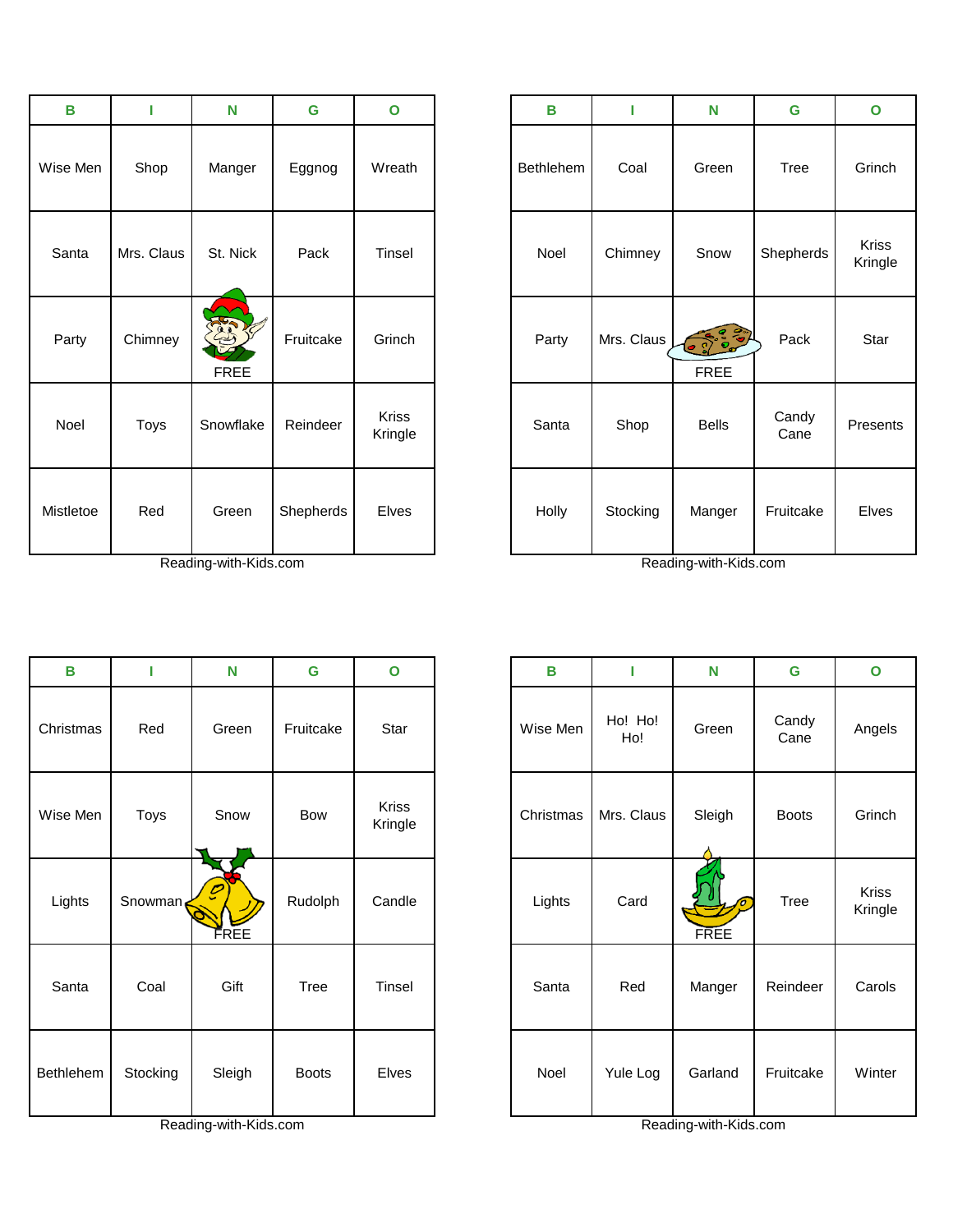| в         |                | N              | G             | O             |
|-----------|----------------|----------------|---------------|---------------|
| Party     | Stocking       | Garland        | <b>Bow</b>    | Star          |
| Lights    | Yule Log       | Manger         | Eggnog        | <b>Tinsel</b> |
| Cheer     | Chimney        | FREE           | Rudolph       | <b>Elves</b>  |
| Holly     | Ho! Ho!<br>Ho! | Gift           | <b>Boots</b>  | Grinch        |
| Mistletoe | Mrs. Claus     | <b>Mittens</b> | Candy<br>Cane | Candle        |

Reading-with-Kids.com Reading-with-Kids.com

| B         | т              | N                   | G             | $\mathbf{o}$ | B        | ı          | N                  | G         | $\mathbf{o}$  |
|-----------|----------------|---------------------|---------------|--------------|----------|------------|--------------------|-----------|---------------|
| Party     | Stocking       | Garland             | Bow           | Star         | Lights   | Mrs. Claus | Green              | Eggnog    | Grinch        |
| Lights    | Yule Log       | Manger              | Eggnog        | Tinsel       | Holly    | Coal       | Snow               | Bow       | <b>Tinsel</b> |
| Cheer     | Chimney        | 1.35<br><b>FREE</b> | Rudolph       | Elves        | Wise Men | Chimney    | 200<br><b>FREE</b> | Fruitcake | Presents      |
| Holly     | Ho! Ho!<br>Ho! | Gift                | <b>Boots</b>  | Grinch       | Santa    | Red        | Gift               | Shepherds | Wreath        |
| listletoe | Mrs. Claus     | <b>Mittens</b>      | Candy<br>Cane | Candle       | Party    | Toys       | Manger             | Rudolph   | Star          |

| $\, {\bf B}$ |                | $\mathbf N$       | $\mathbf G$   | $\mathbf{o}$ | $\mathbf B$ |            | N                           | $\mathbf G$  | $\mathbf{o}$     |
|--------------|----------------|-------------------|---------------|--------------|-------------|------------|-----------------------------|--------------|------------------|
| Mistletoe    | Chimney        | Green             | Pack          | Star         | Santa       | Card       | Green                       | Eggnog       | Candle           |
| Cheer        | Stocking       | Sleigh            | Rudolph       | Winter       | Wise Men    | Stocking   | Snowflake                   | Shepherds    | Winter           |
| Stable       | Ho! Ho!<br>Ho! | ES<br><b>FREE</b> | Eggnog        | Tinsel       | Party       | Shop       | <b>CONGO</b><br><b>FREE</b> | Tree         | Kriss<br>Kringle |
| Holly        | Red            | Snow              | Candy<br>Cane | Candle       | Cheer       | Toys       | Cookies                     | Fruitcake    | Wreath           |
| Noel         | Coal           | Mittens           | Tree          | Wreath       | Bethlehem   | Mrs. Claus | St. Nick                    | <b>Boots</b> | Star             |

| G             | $\mathbf{o}$ | B         | I          | N                                           | G            | $\mathbf{o}$            |
|---------------|--------------|-----------|------------|---------------------------------------------|--------------|-------------------------|
| Pack          | Star         | Santa     | Card       | Green                                       | Eggnog       | Candle                  |
| udolph        | Winter       | Wise Men  | Stocking   | Snowflake                                   | Shepherds    | Winter                  |
| ggnog         | Tinsel       | Party     | Shop       | $\frac{3}{2}$<br>$\bullet$ 2<br><b>FREE</b> | <b>Tree</b>  | <b>Kriss</b><br>Kringle |
| Candy<br>Cane | Candle       | Cheer     | Toys       | Cookies                                     | Fruitcake    | Wreath                  |
| <b>Tree</b>   | Wreath       | Bethlehem | Mrs. Claus | St. Nick                                    | <b>Boots</b> | Star                    |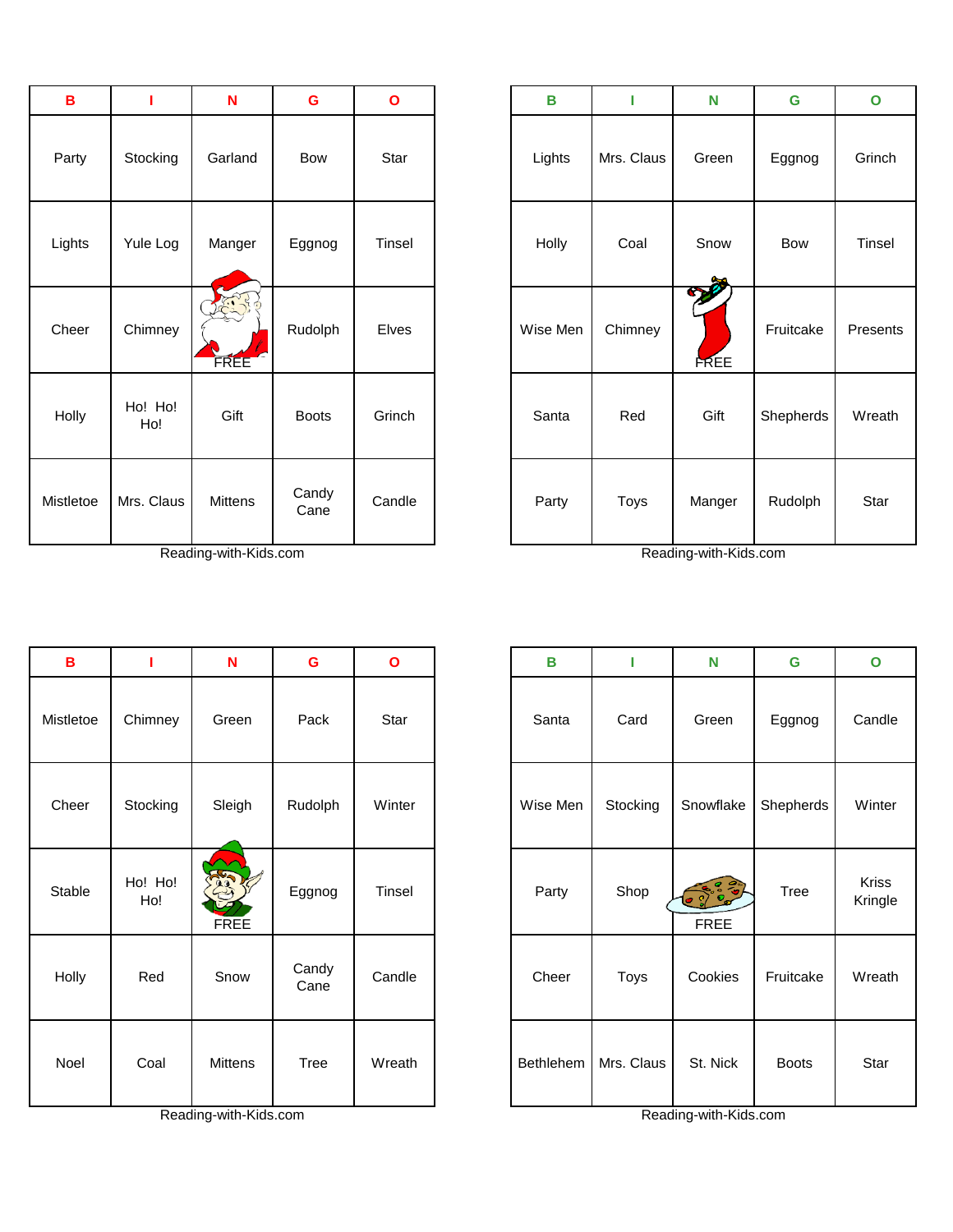| B        |          | $\mathbf N$                        | $\mathbf G$  | $\mathbf{o}$            | $\, {\bf B}$ |                | N                       | G             | $\mathbf{o}$ |
|----------|----------|------------------------------------|--------------|-------------------------|--------------|----------------|-------------------------|---------------|--------------|
| Lights   | Snowman  | Manger                             | Fruitcake    | Elves                   | Lights       | Snowman        | Cookies                 | Tree          | Star         |
| Stable   | Red      | Mittens                            | Reindeer     | <b>Kriss</b><br>Kringle | Holly        | Red            | Garland                 | Reindeer      | Cand         |
| Wise Men | Stocking | $\boldsymbol{\mathcal{C}}$<br>FREE | Ribbon       | Tinsel                  | Santa        | Card           | $\sigma$<br><b>FREE</b> | Pack          | Grinc        |
| Holly    | Yule Log | Cookies                            | Eggnog       | Presents                | Cheer        | Chimney        | Sleigh                  | Ribbon        | Wrea         |
| Cheer    | Toys     | St. Nick                           | <b>Boots</b> | Grinch                  | Mistletoe    | Ho! Ho!<br>Ho! | Green                   | Candy<br>Cane | Elve:        |

| B                |          | N            | G         | $\mathbf{o}$            | B         | ı          | N              | G            | $\mathbf 0$      |
|------------------|----------|--------------|-----------|-------------------------|-----------|------------|----------------|--------------|------------------|
| Stable           | Yule Log | Cookies      | Eggnog    | Winter                  | Holly     | Toys       | Cookies        | Rudolph      | Kriss<br>Kringle |
| Christmas        | Coal     | Sleigh       | Tree      | <b>Kriss</b><br>Kringle | Wise Men  | Stocking   | <b>Mittens</b> | <b>Boots</b> | Wreat            |
| Santa            | Shop     | 5.25<br>FREE | Reindeer  | Candle                  | Christmas | Mrs. Claus | FREE           | Eggnog       | Winte            |
| Holly            | Toys     | Manger       | Shepherds | Angels                  | Noel      | Shop       | Manger         | Fruitcake    | Angel:           |
| <b>Bethlehem</b> | Chimney  | Green        | Bow       | Presents                | Santa     | Snowman    | Snow           | Pack         | Elves            |

| $\, {\bf B}$  |          | $\mathbf N$              | G            | $\mathbf{o}$     | B         |                | N                | G             |  |
|---------------|----------|--------------------------|--------------|------------------|-----------|----------------|------------------|---------------|--|
| _ights        | Snowman  | Manger                   | Fruitcake    | Elves            | Lights    | Snowman        | Cookies          | Tree          |  |
| <b>Stable</b> | Red      | Mittens                  | Reindeer     | Kriss<br>Kringle | Holly     | Red            | Garland          | Reindeer      |  |
| se Men        | Stocking | $\boldsymbol{p}$<br>FREE | Ribbon       | Tinsel           | Santa     | Card           | ъ<br><b>FREE</b> | Pack          |  |
| Holly         | Yule Log | Cookies                  | Eggnog       | Presents         | Cheer     | Chimney        | Sleigh           | Ribbon        |  |
| Cheer         | Toys     | St. Nick                 | <b>Boots</b> | Grinch           | Mistletoe | Ho! Ho!<br>Ho! | Green            | Candy<br>Cane |  |

| B             |          | N       | G         | $\mathbf{o}$            | B         | ı          | N                   | G            | $\mathbf{o}$     |
|---------------|----------|---------|-----------|-------------------------|-----------|------------|---------------------|--------------|------------------|
| <b>Stable</b> | Yule Log | Cookies | Eggnog    | Winter                  | Holly     | Toys       | Cookies             | Rudolph      | Kriss<br>Kringle |
| hristmas      | Coal     | Sleigh  | Tree      | <b>Kriss</b><br>Kringle | Wise Men  | Stocking   | Mittens             | <b>Boots</b> | Wreath           |
| Santa         | Shop     | FREE    | Reindeer  | Candle                  | Christmas | Mrs. Claus | <b>TANK</b><br>FREE | Eggnog       | Winter           |
| Holly         | Toys     | Manger  | Shepherds | Angels                  | Noel      | Shop       | Manger              | Fruitcake    | Angels           |
| ethlehem      | Chimney  | Green   | Bow       | Presents                | Santa     | Snowman    | Snow                | Pack         | Elves            |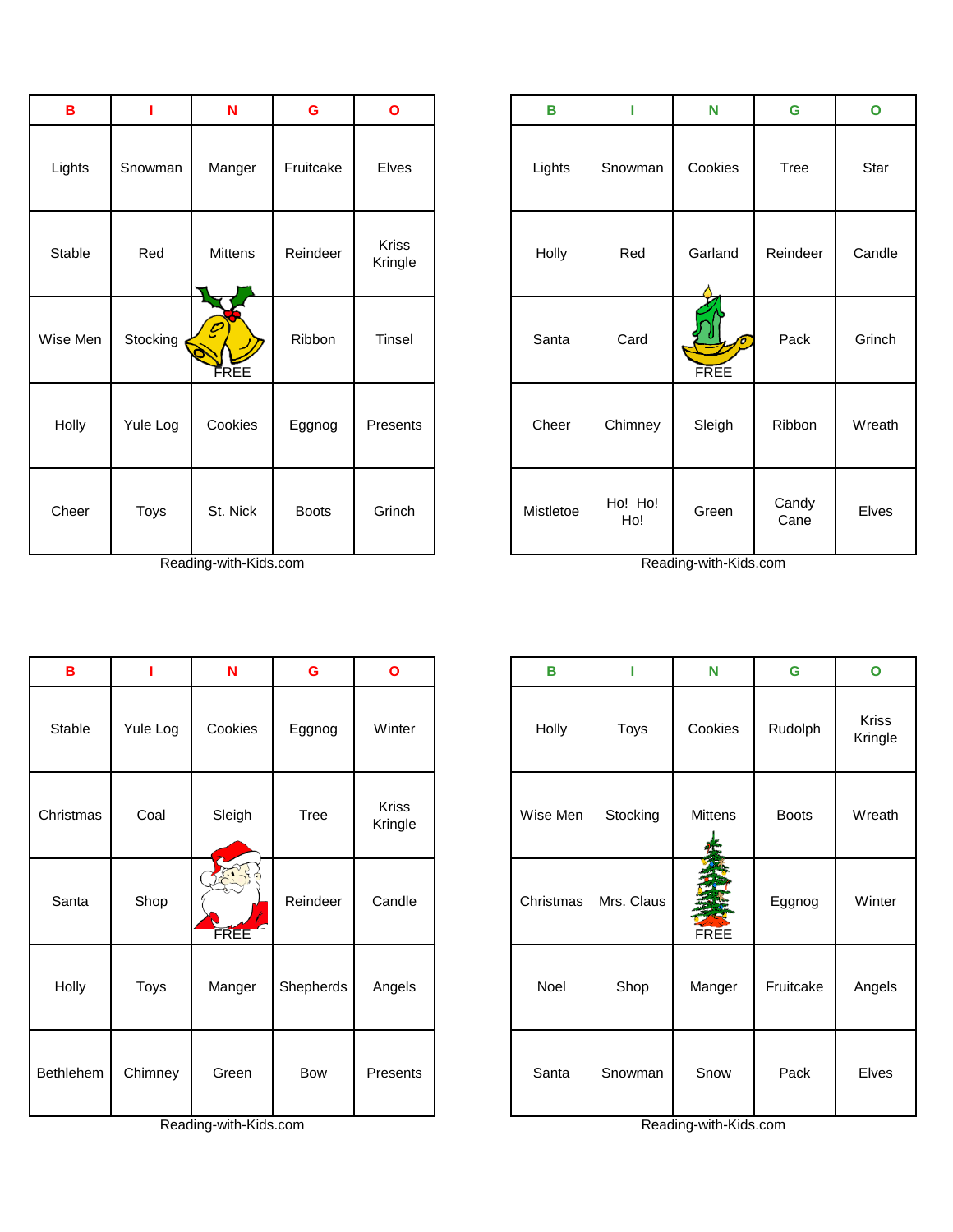| $\, {\bf B}$     |            | N           | $\mathbf G$   | $\mathbf{o}$ | B         | г       | N              | G             |
|------------------|------------|-------------|---------------|--------------|-----------|---------|----------------|---------------|
| Stable           | Mrs. Claus | Gift        | Ribbon        | Candle       | Cheer     | Card    | <b>Mittens</b> | Candy<br>Cane |
| Holly            | Card       | Sleigh      | <b>Tree</b>   | Carols       | Santa     | Snowman | Snow           | <b>Boots</b>  |
| Wise Men         | Yule Log   | <b>FREE</b> | <b>Boots</b>  | Presents     | Christmas | Chimney | <b>FREE</b>    | Rudolph       |
| Party            | Snowman    | Snowflake   | Shepherds     | Grinch       | Noel      | Coal    | Manger         | Ribbon        |
| <b>Bethlehem</b> | Coal       | Green       | Candy<br>Cane | Winter       | Bethlehem | Red     | Garland        | Eggnog        |

| в       |            | $\mathbf N$ | G             | $\mathbf{o}$ | B         |         | $\mathbf N$ | G             | $\mathbf{o}$     |
|---------|------------|-------------|---------------|--------------|-----------|---------|-------------|---------------|------------------|
| Stable  | Mrs. Claus | Gift        | Ribbon        | Candle       | Cheer     | Card    | Mittens     | Candy<br>Cane | Angels           |
| Holly   | Card       | Sleigh      | Tree          | Carols       | Santa     | Snowman | Snow        | <b>Boots</b>  | Tinsel           |
| ise Men | Yule Log   | <b>FREE</b> | <b>Boots</b>  | Presents     | Christmas | Chimney | <b>FREE</b> | Rudolph       | Wreath           |
| Party   | Snowman    | Snowflake   | Shepherds     | Grinch       | Noel      | Coal    | Manger      | Ribbon        | Candle           |
| thlehem | Coal       | Green       | Candy<br>Cane | Winter       | Bethlehem | Red     | Garland     | Eggnog        | Kriss<br>Kringle |

| $\mathbf B$ |          | N           | $\mathbf G$   | $\mathbf{o}$ | В         | т        | N                            | G            | $\mathbf{o}$ |
|-------------|----------|-------------|---------------|--------------|-----------|----------|------------------------------|--------------|--------------|
| Party       | Shop     | Green       | <b>Boots</b>  | Tinsel       | Party     | Red      | Sleigh                       | Rudolph      | Carols       |
| Wise Men    | Snowman  | Manger      | Bow           | Carols       | Bethlehem | Card     | Garland                      | Reindeer     | Grinch       |
| Cheer       | Toys     | <b>FREE</b> | Ribbon        | Angels       | Noel      | Stocking | ل <i>گه</i> ا کلوایل<br>FREE | Ribbon       | Wreath       |
| Noel        | Stocking | Cookies     | Tree          | Grinch       | Stable    | Chimney  | Snowflake                    | <b>Boots</b> | Elves        |
| Bethlehem   | Chimney  | Snow        | Candy<br>Cane | Candle       | Cheer     | Toys     | Manger                       | Eggnog       | Winter       |

| B       |          | N           | G             | $\mathbf{o}$ | в         |          | N                    | $\mathbf G$  | $\mathbf{o}$ |
|---------|----------|-------------|---------------|--------------|-----------|----------|----------------------|--------------|--------------|
| Party   | Shop     | Green       | <b>Boots</b>  | Tinsel       | Party     | Red      | Sleigh               | Rudolph      | Carols       |
| ise Men | Snowman  | Manger      | Bow           | Carols       | Bethlehem | Card     | Garland              | Reindeer     | Grinch       |
| Cheer   | Toys     | <b>FREE</b> | Ribbon        | Angels       | Noel      | Stocking | إكلها طلمايه<br>FREE | Ribbon       | Wreath       |
| Noel    | Stocking | Cookies     | Tree          | Grinch       | Stable    | Chimney  | Snowflake            | <b>Boots</b> | Elves        |
| thlehem | Chimney  | Snow        | Candy<br>Cane | Candle       | Cheer     | Toys     | Manger               | Eggnog       | Winter       |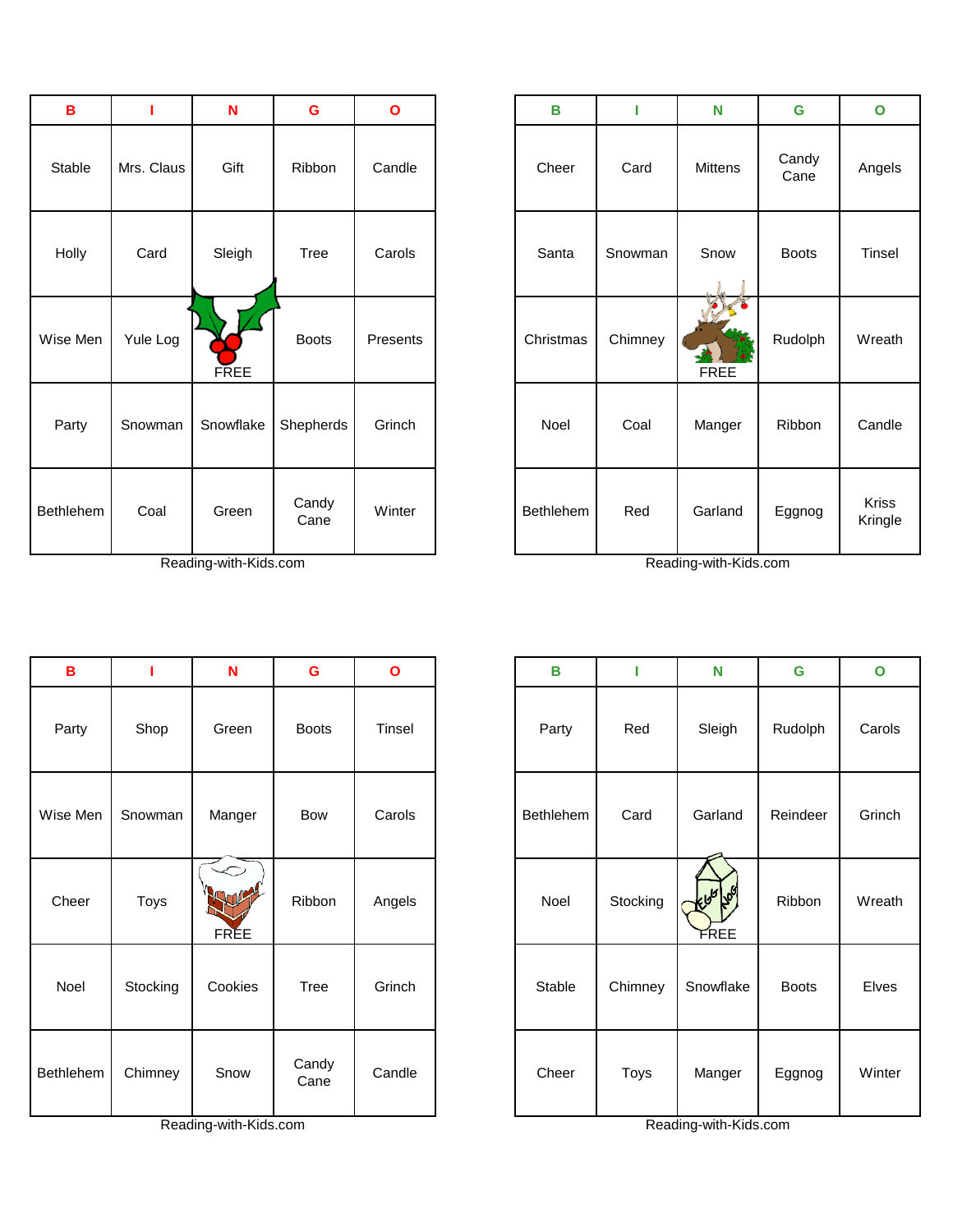| $\, {\bf B}$ | 1          | $\mathbf N$ | G            | $\mathbf{o}$            | В         | T        | N            | G             | $\mathbf{o}$          |
|--------------|------------|-------------|--------------|-------------------------|-----------|----------|--------------|---------------|-----------------------|
| Party        | Toys       | Manger      | Pack         | Presents                | Cheer     | Card     | Gift         | Bow           | Cand                  |
| Bethlehem    | Mrs. Claus | St. Nick    | <b>Tree</b>  | Elves                   | Lights    | Chimney  | Snowflake    | Candy<br>Cane | Grinc                 |
| Noel         | Snowman    | FREE        | Shepherds    | Winter                  | Holly     | Coal     | FREE         | Tree          | <b>Kriss</b><br>Kring |
| Christmas    | Coal       | Green       | <b>Boots</b> | <b>Kriss</b><br>Kringle | Santa     | Stocking | <b>Bells</b> | Reindeer      | <b>Elves</b>          |
| Santa        | Chimney    | Cookies     | Fruitcake    | Grinch                  | Bethlehem | Red      | Green        | <b>Boots</b>  | Star                  |

Reading-with-Kids.com Reading-with-Kids.com

| в        | ı                                 | N                                                    | G            | $\mathbf{o}$     | B         | Т             | N                                                                   | $\mathbf G$   | $\mathbf{o}$     |
|----------|-----------------------------------|------------------------------------------------------|--------------|------------------|-----------|---------------|---------------------------------------------------------------------|---------------|------------------|
| Party    | Toys                              | Manger                                               | Pack         | Presents         | Cheer     | Card          | Gift                                                                | Bow           | Candle           |
| thlehem  | Mrs. Claus                        | St. Nick                                             | Tree         | Elves            | Lights    | Chimney       | Snowflake                                                           | Candy<br>Cane | Grinch           |
| Noel     | Snowman                           | <b>FREE</b>                                          | Shepherds    | Winter           | Holly     | Coal          | <b>FREE</b>                                                         | Tree          | Kriss<br>Kringle |
| iristmas | Coal                              | Green                                                | <b>Boots</b> | Kriss<br>Kringle | Santa     | Stocking      | <b>Bells</b>                                                        | Reindeer      | Elves            |
| Santa    | Chimney<br>$\sim$<br>$\mathbf{r}$ | Cookies<br>$\sim$ $\sim$ $\sim$ $\sim$ $\sim$ $\sim$ | Fruitcake    | Grinch           | Bethlehem | Red<br>$\sim$ | Green<br>$\mathbf{r}$ and $\mathbf{r}$ and $\mathbf{r}$<br>$\cdots$ | <b>Boots</b>  | Star             |

| $\, {\bf B}$ | т              | N            | G            | $\mathbf{o}$ | B         | т              | N            | G             | $\mathbf O$           |
|--------------|----------------|--------------|--------------|--------------|-----------|----------------|--------------|---------------|-----------------------|
| Christmas    | Ho! Ho!<br>Ho! | St. Nick     | Reindeer     | Presents     | Noel      | Ho! Ho!<br>Ho! | Garland      | Ribbon        | <b>Kriss</b><br>Kring |
| Santa        | Yule Log       | <b>Bells</b> | Rudolph      | Tinsel       | Cheer     | Toys           | <b>Bells</b> | <b>Boots</b>  | Star                  |
| Lights       | Toys           | FREE         | Bow          | Angels       | Mistletoe | Red            | FREE         | Pack          | Winte                 |
| Party        | Coal           | Sleigh       | Fruitcake    | Wreath       | Stable    | Mrs. Claus     | Manger       | Shepherds     | Preser                |
| Wise Men     | Stocking       | Cookies      | <b>Boots</b> | Elves        | Holly     | Coal           | Mittens      | Candy<br>Cane | Carol                 |

| B        |                | N            | G            | $\mathbf{o}$ | В         |                | N            | $\mathbf G$   | $\mathbf{o}$     |
|----------|----------------|--------------|--------------|--------------|-----------|----------------|--------------|---------------|------------------|
| ıristmas | Ho! Ho!<br>Ho! | St. Nick     | Reindeer     | Presents     | Noel      | Ho! Ho!<br>Ho! | Garland      | Ribbon        | Kriss<br>Kringle |
| Santa    | Yule Log       | <b>Bells</b> | Rudolph      | Tinsel       | Cheer     | Toys           | <b>Bells</b> | <b>Boots</b>  | Star             |
| ∟ights   | <b>Toys</b>    | <b>FREE</b>  | Bow          | Angels       | Mistletoe | Red            | <b>FREE</b>  | Pack          | Winter           |
| Party    | Coal           | Sleigh       | Fruitcake    | Wreath       | Stable    | Mrs. Claus     | Manger       | Shepherds     | Presents         |
| ise Men  | Stocking       | Cookies      | <b>Boots</b> | Elves        | Holly     | Coal           | Mittens      | Candy<br>Cane | Carols           |